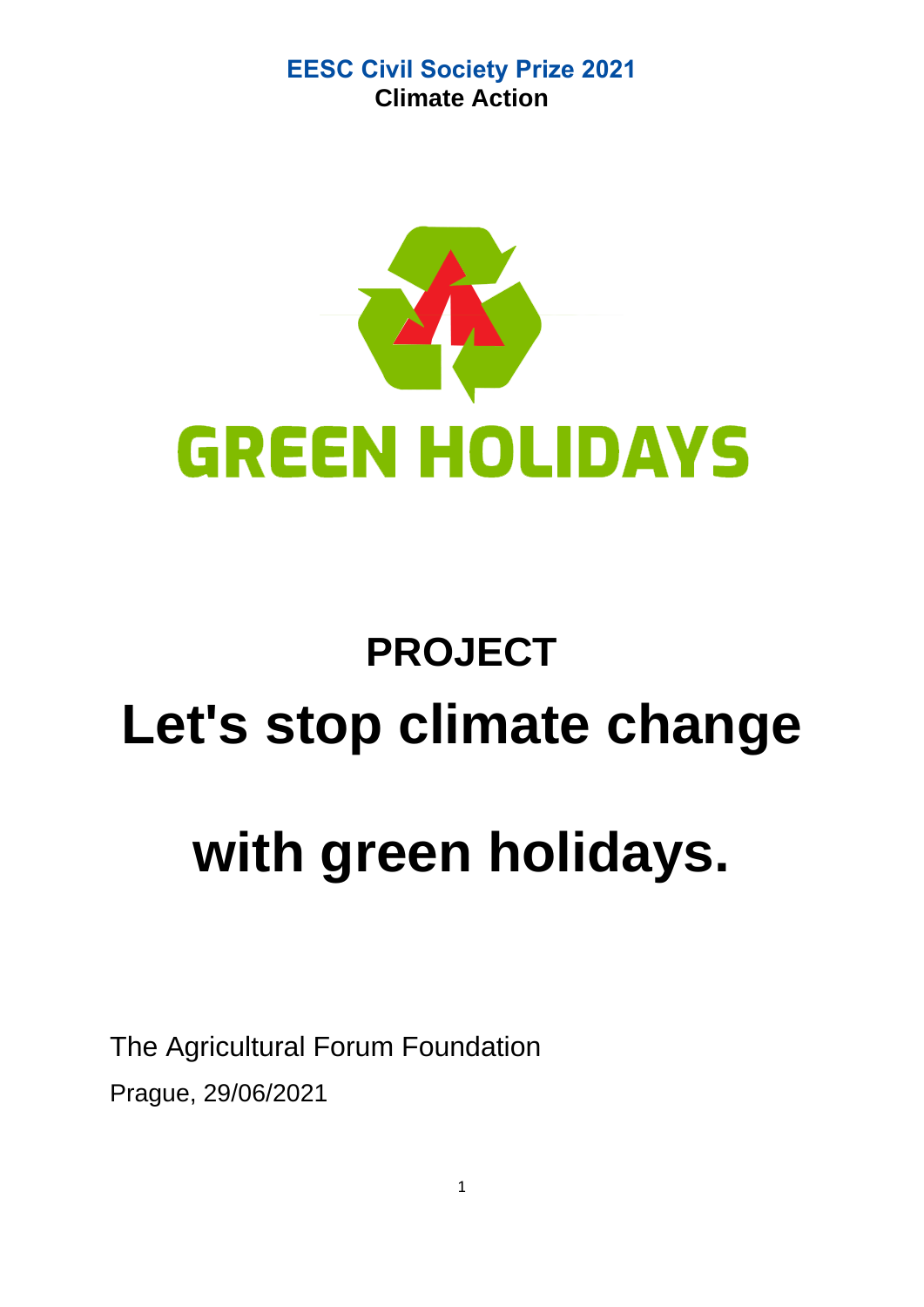Name of organisation: Nadace Zemědělské fórum Address: Tyrsova 1811/6, 120 00 Prague 2 Name of representative: prof. PhDr. Jan Rychlík, DrSc. Position of representative: Chairman of the Management Board VAT number, organisation registration number: 270 78 591 Telephone: + 420 602 143 868 E-mail: info@ospzv-aso.cz Date and place of signature: Prague, 29/06/2021

Environmental education leads children to understand the relationship between man and the environment, to learn responsibility for their actions and cultivates the attitude of the individual and society towards the environment. However, children do not develop a positive relationship with the natural environment in a few hours of school, so it is important to take advantage of every opportunity to learn.

The appropriate form of education is real contact with nature (walks and trips to explore the surroundings) and education combined with activities that lead to environmental improvement. Where better to combine these different approaches than at a summer children's recreation?

The present project brings together children from different regions in one place in nature and aims to help them develop a positive relationship with their environment. However, it does not only focus on educating the children, but also allows them to participate in directly helping nature and to see the real positive impact of their own activity.

Education is a long-term process, so it is important that the project will not only run for the duration of the summer children's recreation, but will continue in a different form using modern information technology on the Internet.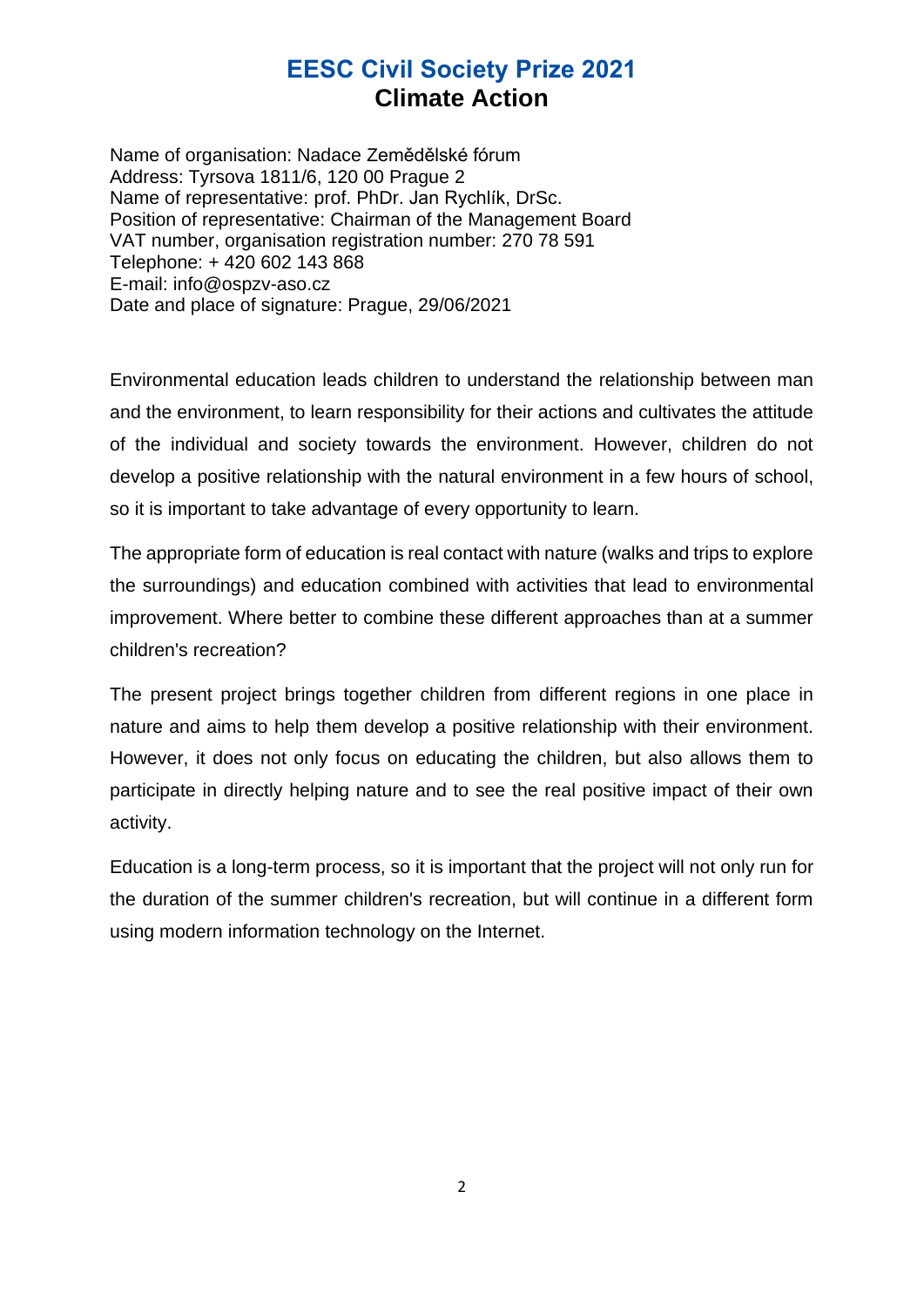#### **I. Introduction**

Climate change challenges can be tackled not only through long-term investment projects and transformation of the entire economic sphere, but also, and above all, by changing the behaviour of society as a whole. This includes changes in people's consumption patterns, climate-neutral lifestyles as well as the protection of nature and ecosystems and the conservation of biodiversity. Children and young people are an important target group that will influence changes in both consumption and environmental behaviour patterns.

The motto of the project, aimed at children and school youth during the summer holidays, will be the well-known slogan *"think globally, act locally",* which the participants of the children's holiday camps will get to know on a practical level during the camp activities.

The aim of the project is to familiarise children - participants in the summer holiday camps - with the basic features of the Green Deal for Europe, the Paris Agreement on Climate Change and the UN Sustainable Development Goals.

The Agricultural Forum Foundation aims to strengthen the motivation of children and young people to change their lifestyles towards eco-friendly behaviour and to seek practical ecological approaches in their immediate environment. Examples of the transition to green thinking will be applied during the holidays at children's camps in cooperation with the project partners and will focus on the following areas:

1/ education and motivation of children and young people

2/ forming basic attitudes towards nature and its protection

3/ introducing positive patterns of ecological behaviour

## II. **The focus of the project**

The project focuses on two main areas, namely education of children and their behaviour and life attitudes towards nature and the environment. In the project, we want to focus on engaging children and young people in education in an attractive way, which will then become part of their life attitudes. With effective education and motivation,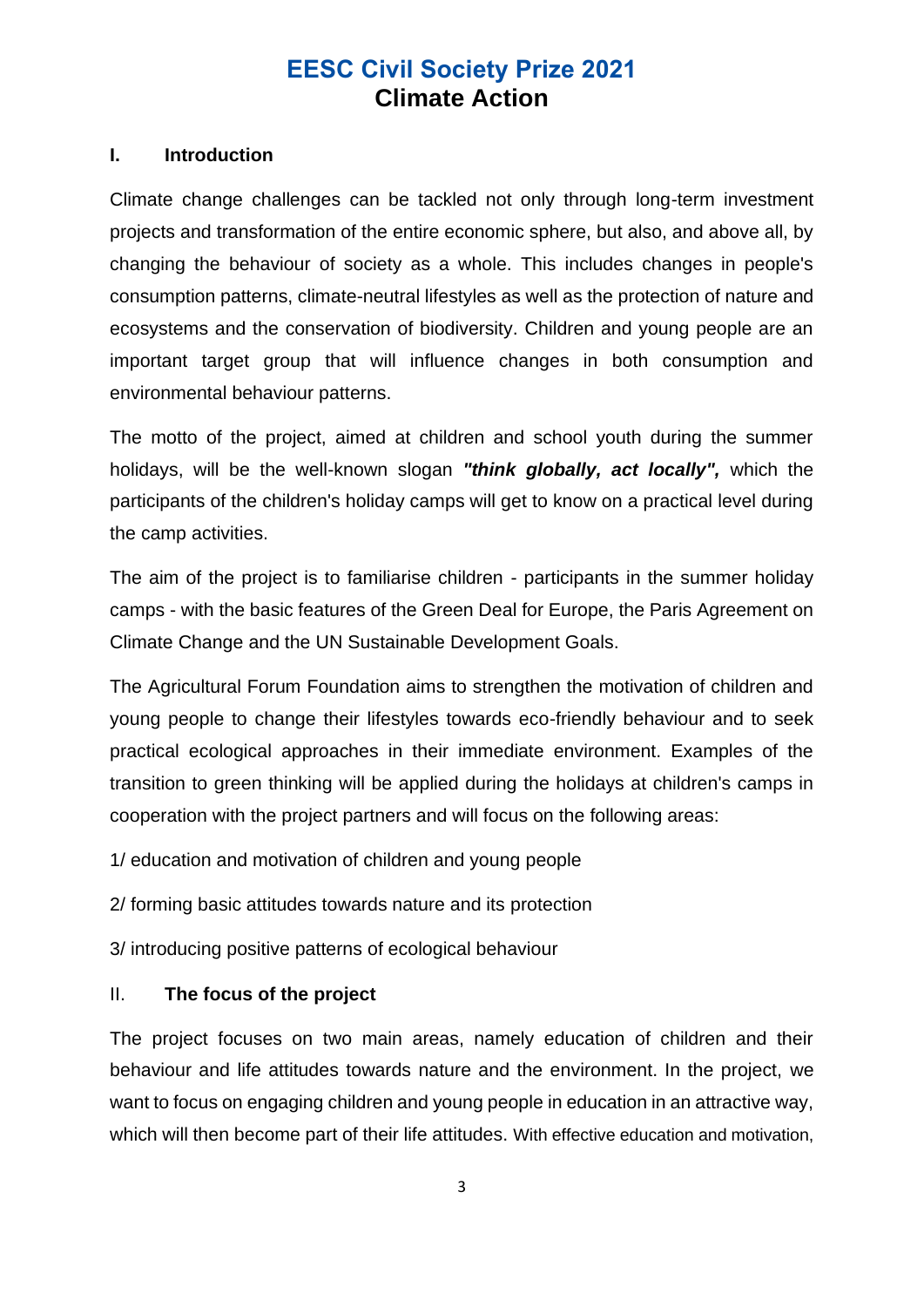we expect that today's children can grow up to be the future leaders of climate action and responsible politicians who will implement the Green Deal for Europe.

With our project we also want to make a real contribution to climate change by planting trees in cooperation with municipal governments, the Czech Forests and the Ministry of Agriculture. Part of the whole process will be involvement in waste sorting at these events and cooperation with the Ministry of the Environment of the Czech Republic.

## III. **Project structure**

The implementation of the project will take the form of the following activities:

1/ discussion meetings at camp groups

2/ active activities at friendly meetings with firefighters, foresters, fishermen, water managers, farmers, representatives of local authorities, representatives of NGOs,

4/ waste sorting

5/ innovative creative initiatives, activities related to the research approach to learning about nature, its laws and its protection

The Foundation will work closely with the Agricultural and Food Workers Union - ASO, which owns a total of 11 recreational facilities where approximately 3,500 children participate in summer camps during the holidays.

## **Rekreační zařízení Míreč č. p. 9, 388 01 Blatná**



## **Kemp Jordán, Opárno, Pod Lovošem 410 02**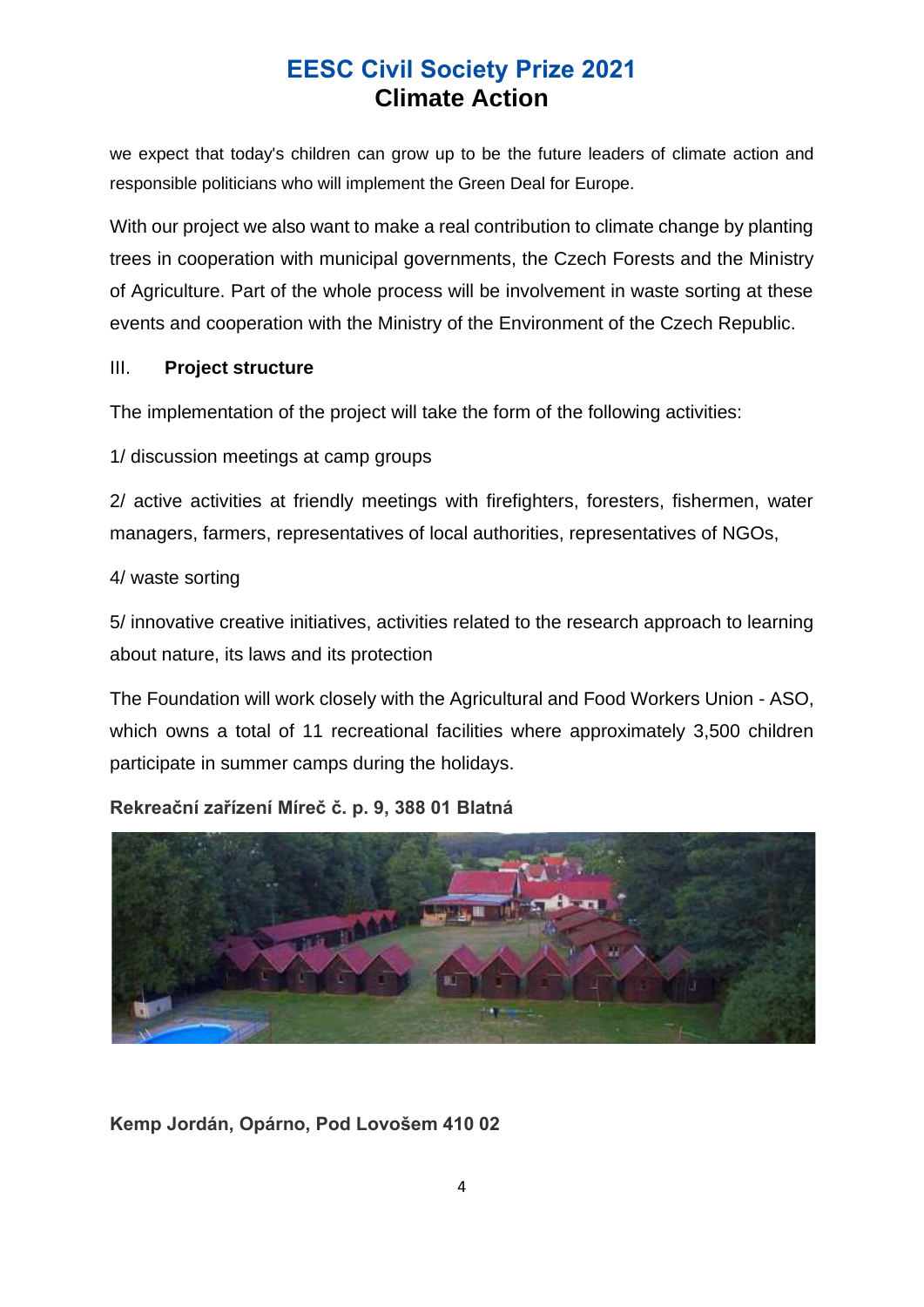

Rekreační zařízení "Pod Korunou" č. p. 149, 549 74 Božanov



**Rekreační zařízení Vysoké pole, 568 02 Dětřichov u Svitav** 



**Rekreační středisko Čichořice, 364 53 Chýše**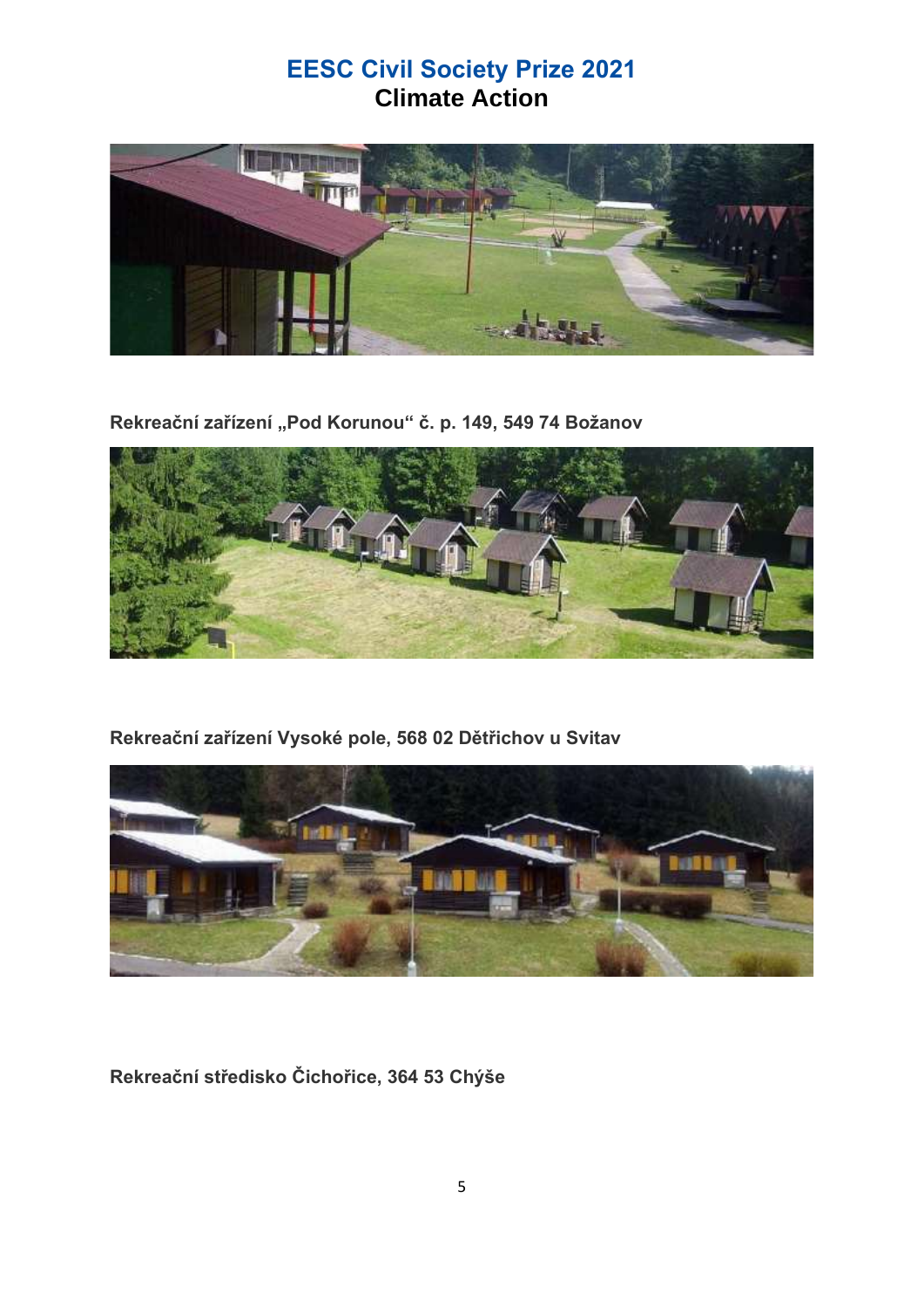

**Ranč Na Kamenci čp. 15, 507 13 ŽELEZNICE**



**Soseň čp. 44, 270 33 Jesenice u Rakovníka**



**Dětský letní tábor Střela pod Strážištěm, 331 41 Kralovice**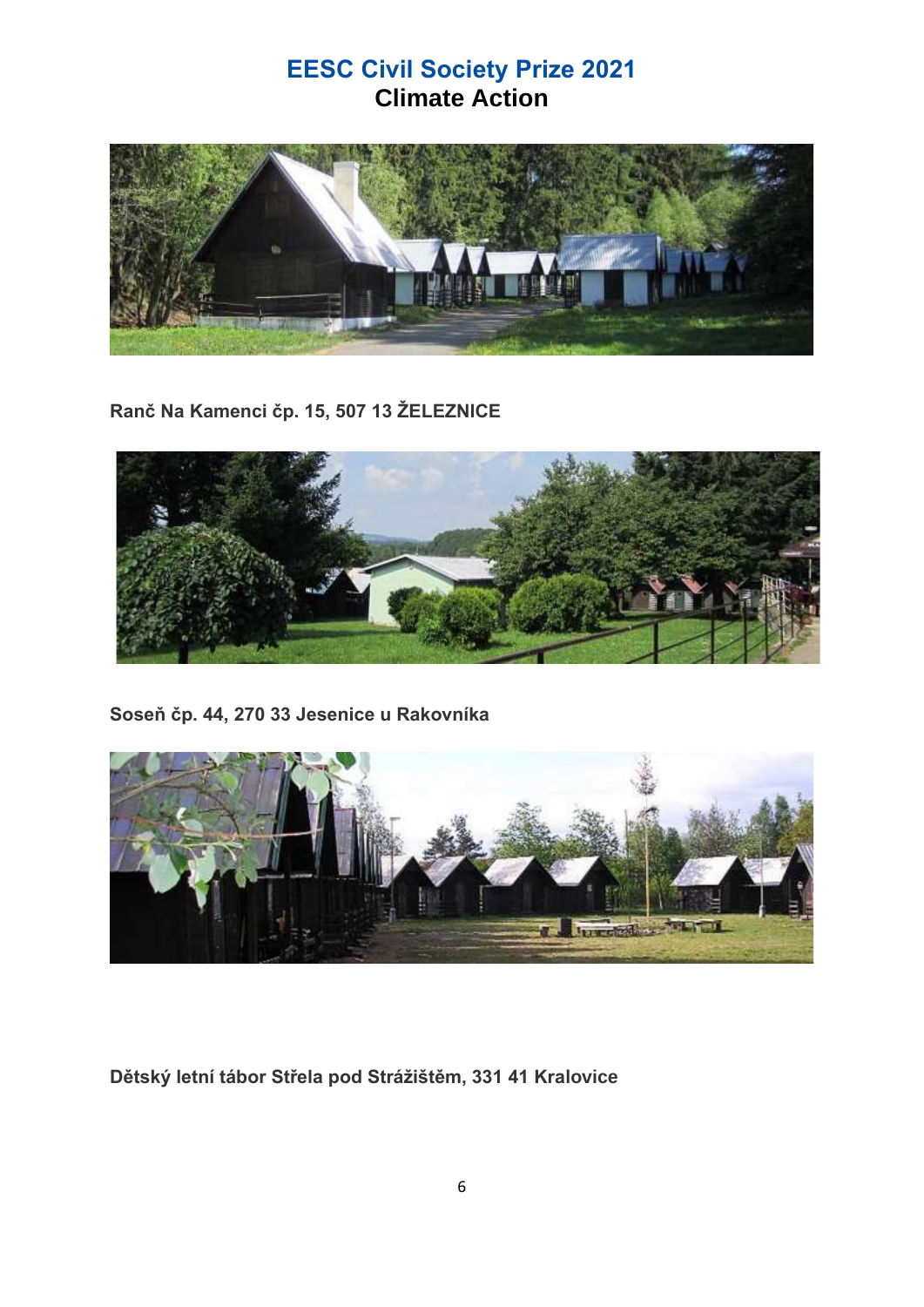

## **Dětský letní tábor Pnětluky, Konětopy u Pnětluk, 439 67 Ročov**



The children participate in the project in tours according to the capacity of each facility and the possibilities of the individual landlords.

The project will not only run for the duration of the summer camps, but will continue using modern information technology on the Internet and the Odbory info portal, where they will be able to use preparatory materials and knowledge information.

## IV. **Programme details**

The form of the arrangement will be in the form of several probably at least 4 sections, where 5 will be practical preparation in planting trees and forest shrubs.

- 1) The session will cover general climate knowledge
- 2) Session will be on water and water conservation and use of water regime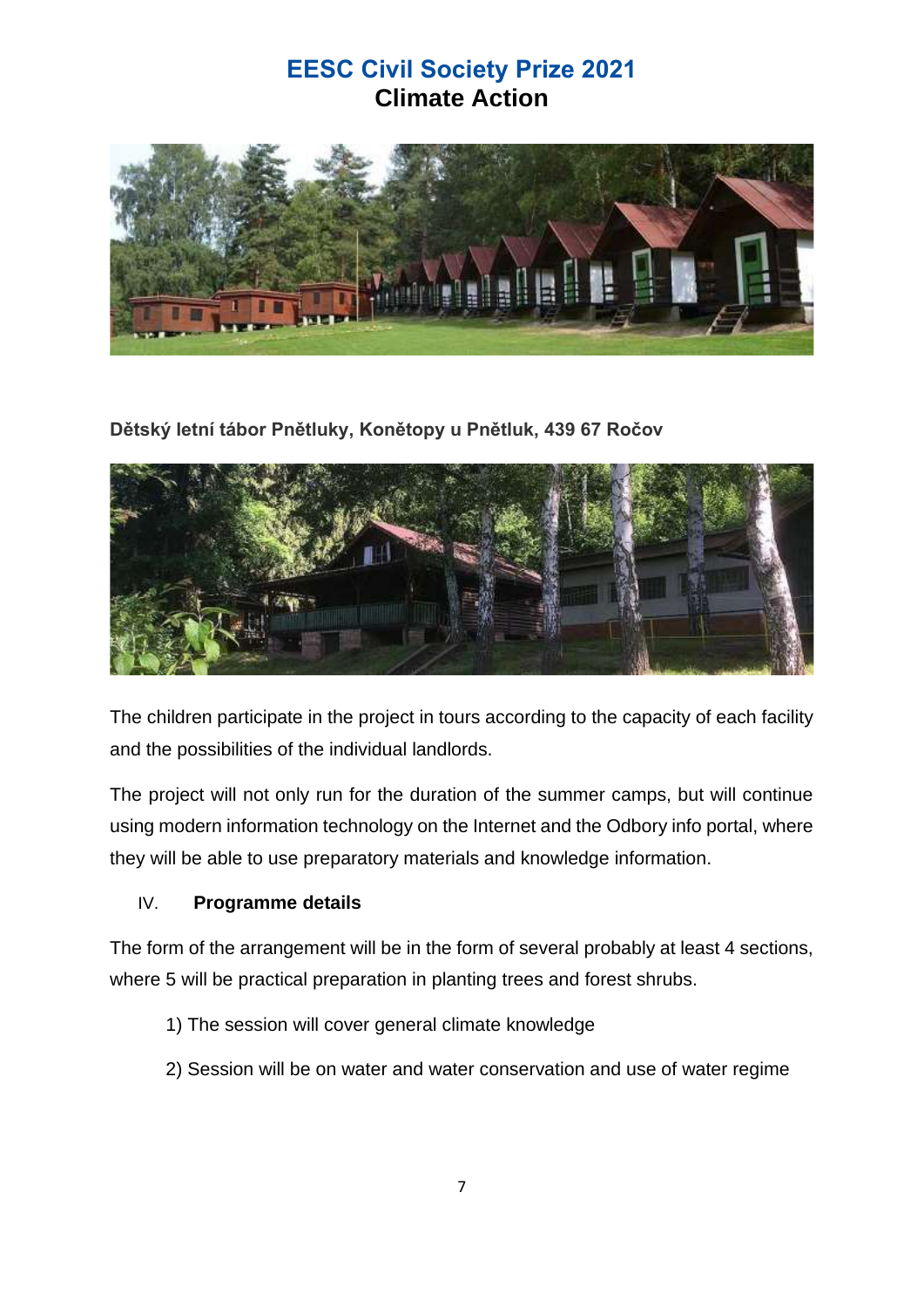3) The section will cover waste segregation and the use of environmentally friendly and appropriate packaging and plastic items

4) The section will cover agriculture, agricultural policy, forestry and the European Common Agricultural Policy

5) tree planting and behaviour in woodlands and wildlife conservation

#### *Section activities*

## 1) *The section will cover general climate knowledge*.

Children will learn about the concept of climate and what is climate and weather. They will also learn about the key factors that determine climate (geographical location, the influence of seas and oceans, the influence of altitude and mountain ranges, forest complexes and others).

They will also learn about long-term climate change in both geological and historical perspective and its causes.

A central part will be a discussion on the effects of human activities on climate (agricultural and forestry practices, land surface changes, the impact of settlement changes, the impact of large agglomerations and heat islands of cities, changes in the water regime of the landscape, the impact of industry and energy and their emissions, transport structures and traffic on them, etc.).

Children will learn about basic ways of reducing emissions, the differences in the use of fossil fuel sources, renewable energy sources and other emission-free or lowemission sources.

Other ways and means of reducing the climate impacts of anthropogenic activities in the areas of water, forestry, agriculture and urbanisation will be discussed.

Other topics of discussion will include ways of adapting to climate change (adaptation) and examples of practical changes in agricultural, forestry and water management practices and the implementation of practical climate action in urban agglomerations.

Finally, climate protection and adaptation activities at local level will be presented: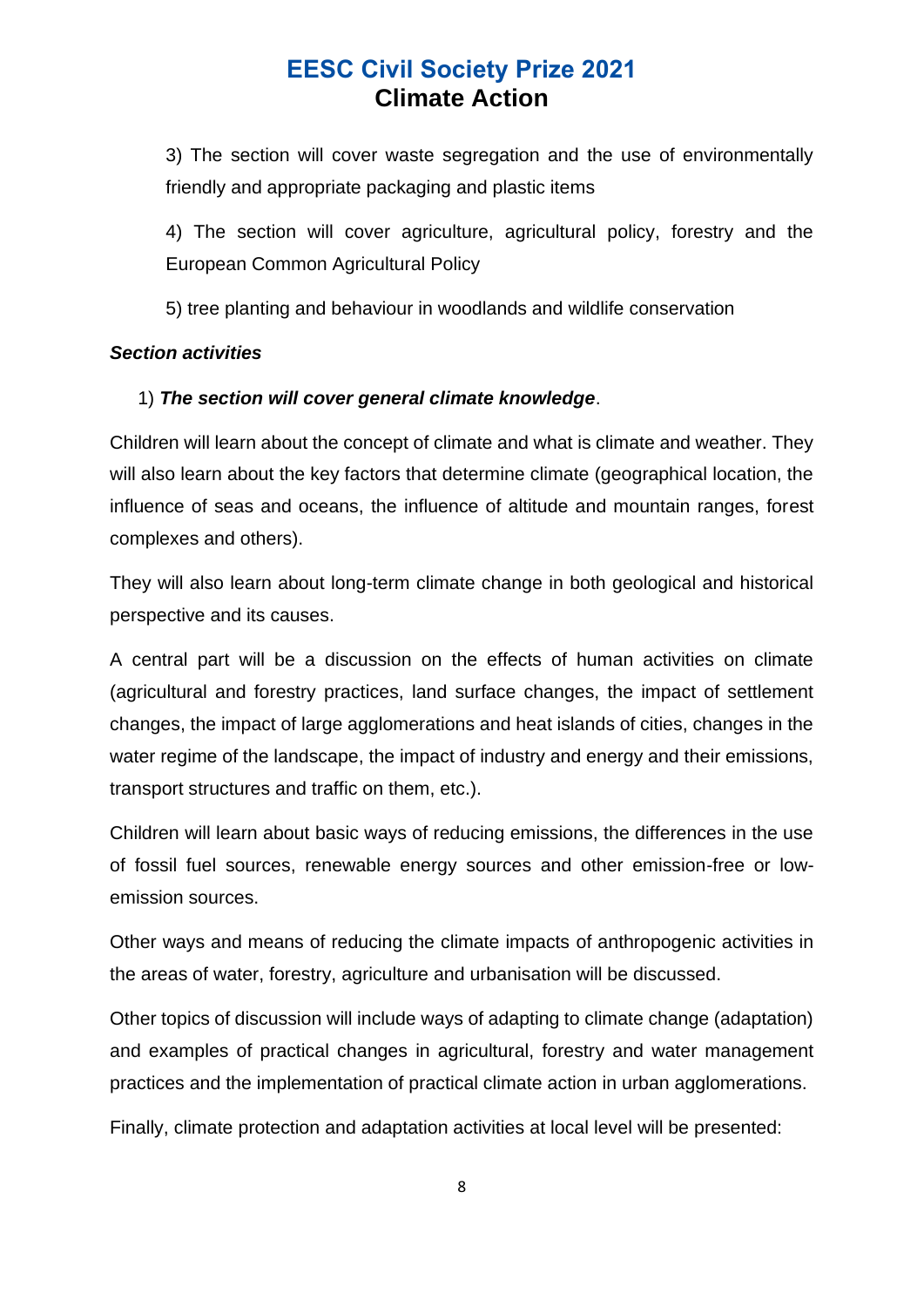- energy saving, thermal insulation of houses, use of heat pumps;
- use of solar energy panels to heat water and generate electricity;
- renewable energy sources (biomass, biogas, etc.);
- restoration of forests damaged by the bark beetle calamity;
- small water features in the landscape as a microclimate factor.

## 2) *The section will cover water and water conservation and the use of the water regime*

Topics to be discussed will include the water cycle, examples of climate disasters of Lake Aral in Central Asia and Lake Chad in Central Africa, issues of water retention in the landscape and its use, modern irrigation systems in agricultural practice (e.g. drip irrigation).

Children will learn about the role of small watercourses, ponds and small reservoirs and their impact on the microclimate of landscapes, towns and cities.

On a practical level, examples of water conservation in households, reuse of "grey water" in both residential and commercial buildings and complexes will be given.

## *3) The session will cover waste sorting and the use of environmentally friendly and appropriate packaging and plastic items*

Issues of overuse of plastics, ways to reduce their consumption, separate collection, recycling and reuse, substitution with other suitable materials with low environmental impact will be discussed.

Examples of bad practice, particularly in developing countries, and the disastrous impacts on marine and ocean life will be given.

Another topic will be micro-plastics as a product of plastic waste degradation and ways to prevent their environmental impacts.

The positive role of plastics (insulation materials) in reducing energy consumption and thus in climate protection will also be discussed.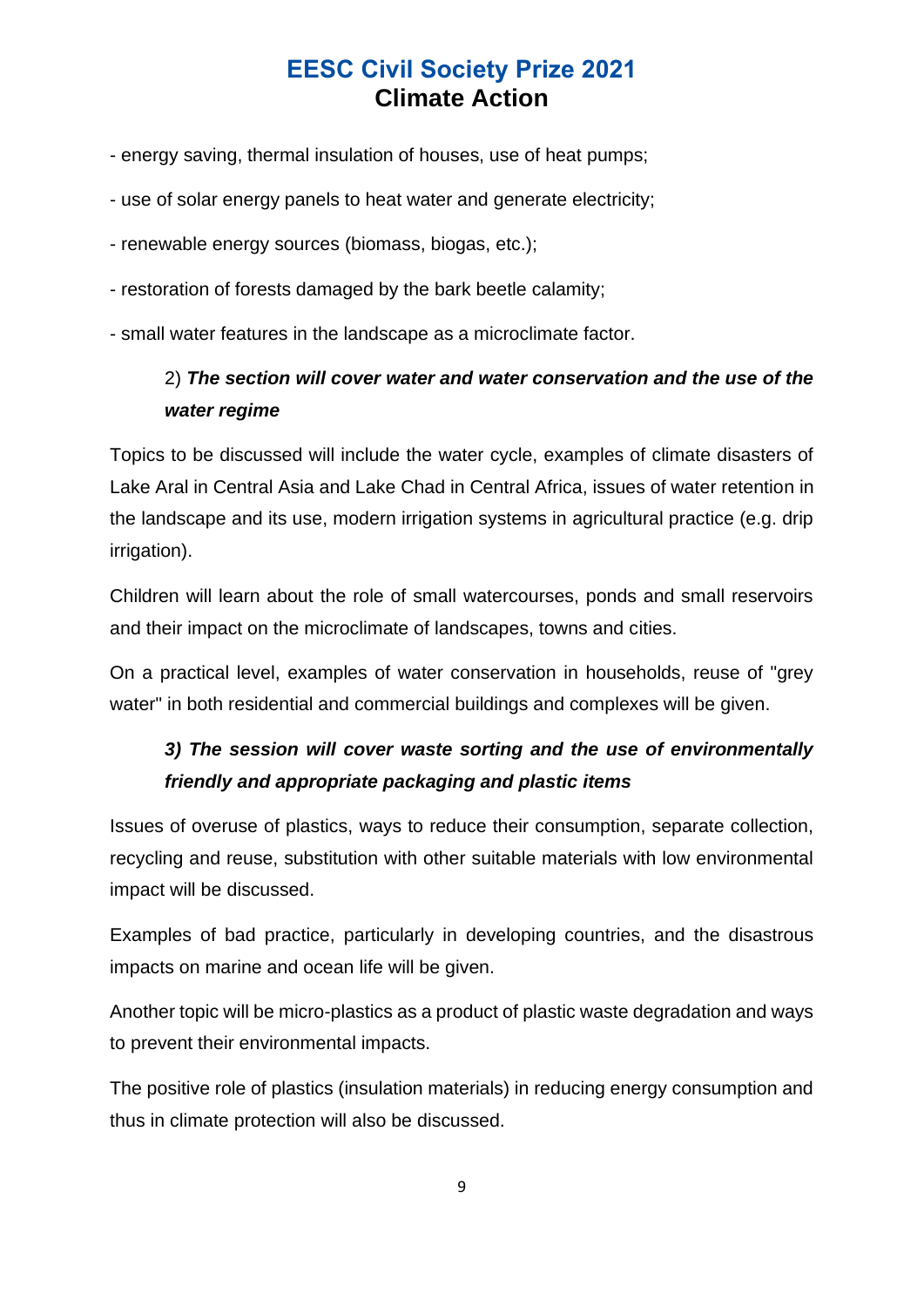Children will present examples of good practice in waste collection and sorting from their homes and communities.

## *4) The session will cover agriculture, agricultural policy, forestry and the European Common Agricultural Policy*

## **Agriculture**

Children will learn about the role of agriculture as a source of quality, healthy and affordable food, the EU Common Agricultural Policy and the new 'fork to fork' programme.

The non-productive functions of agriculture as a farmer in the landscape, the links to environmental protection, the water regime in the landscape and the climate will be discussed. The role of protecting soil quality and soil carbon storage in relation to soil fertility, soil water retention and reducing the adverse impacts of emissions on climate will be highlighted.

## **Forestry**

The discussion will focus on the non-productive functions of forests, in particular the water management function, the role of forests in species diversity, issues of carbon sequestration from the atmosphere and the positive impact on climate stabilisation.

On a global scale, the principle of the biological pump of continental forest complexes and the influence on climate formation will be explained.

Further discussion will focus on wildlife conservation, the risks of overpopulation of non-native species and the associated damage to forest stands.

## *5) Tree planting and behaviour in forest stands, protection of game and wildlife*

During the summer holidays, *18,000 seedlings will be planted by children* at summer camps participating in the "Stop Climate Change with Green Holidays" programme. In addition, children will learn the principles of seedling care and the selection of suitable habitats.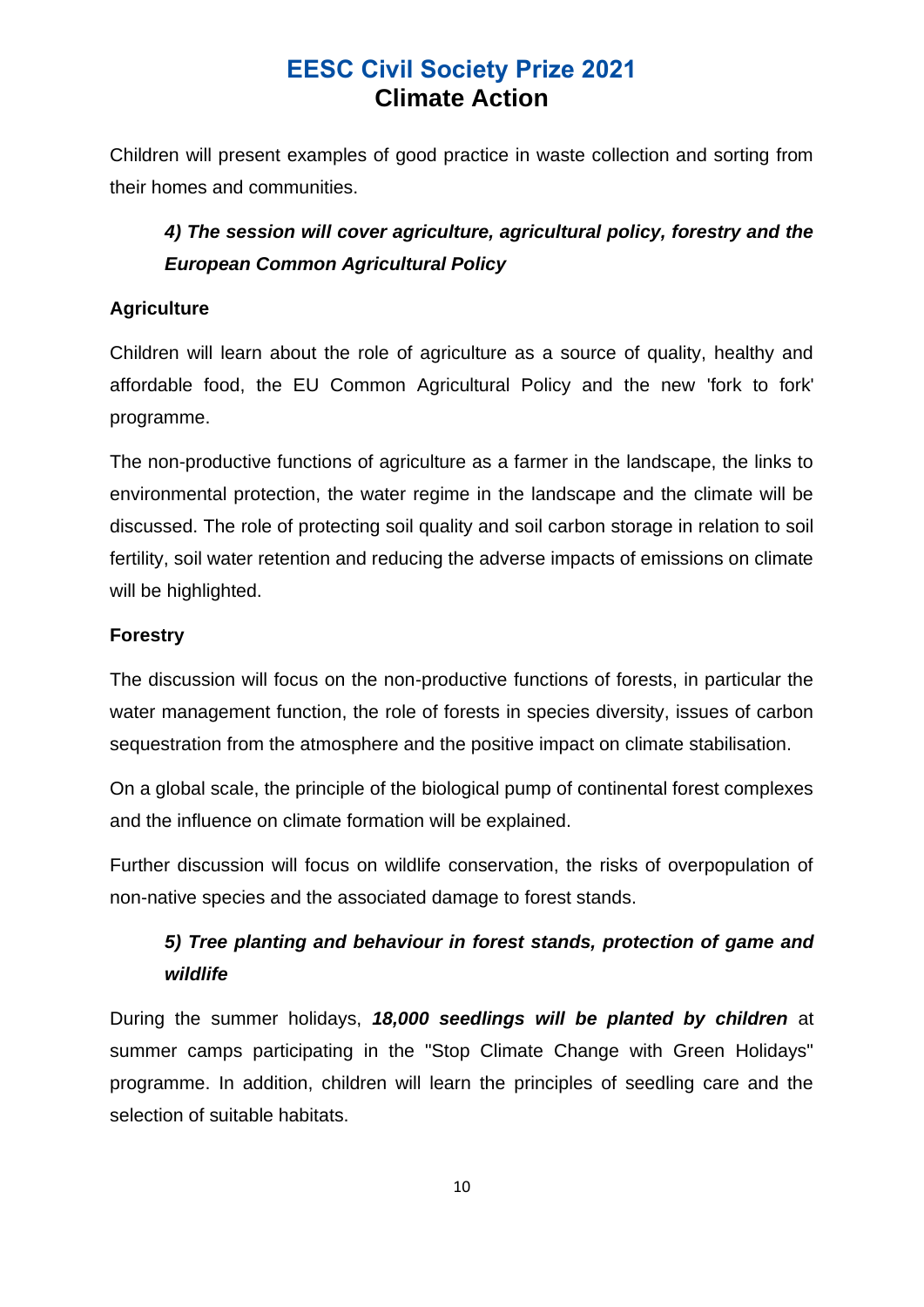Issues of wildlife conservation, controlling game numbers and limiting them to longterm sustainable numbers with a view to reducing wildlife damage to forest stands will be discussed.

It should be noted that both long-term and short-term measures must necessarily be intertwined in these sections. A *knowledge quiz* will be organised at the end of the programme, with questions and answers reflecting the various topics discussed. We expect this quiz to be very creative and the children will be rewarded with small gifts and a diploma during the evaluation. At the same time, the whole project will make use of modern technology, the Internet and *the Odbory info portal*, where they will be able to use preparatory materials and knowledge information.

## **VII. Additional activities**

The work in the sections will be complemented by a series of practical observations using research methods to learn about nature and its laws.

#### *Biodiversity*

*- Identification of trees, shrubs, grass species, flora in relation to their natural habitats;*

*- Visit to a protected bird area, identifying bird species by their song using the BirdNet app;*

*- observation of beetles, flying insects and pollinators around summer camps,*

*- visiting sites of the European NATURA network;*

## *Climate*

*- observation of meteorological elements;*

*- measurement of temperature and humidity in open countryside and forest cover and their porosity;*

*- observation of clouds and identification of cloud types;*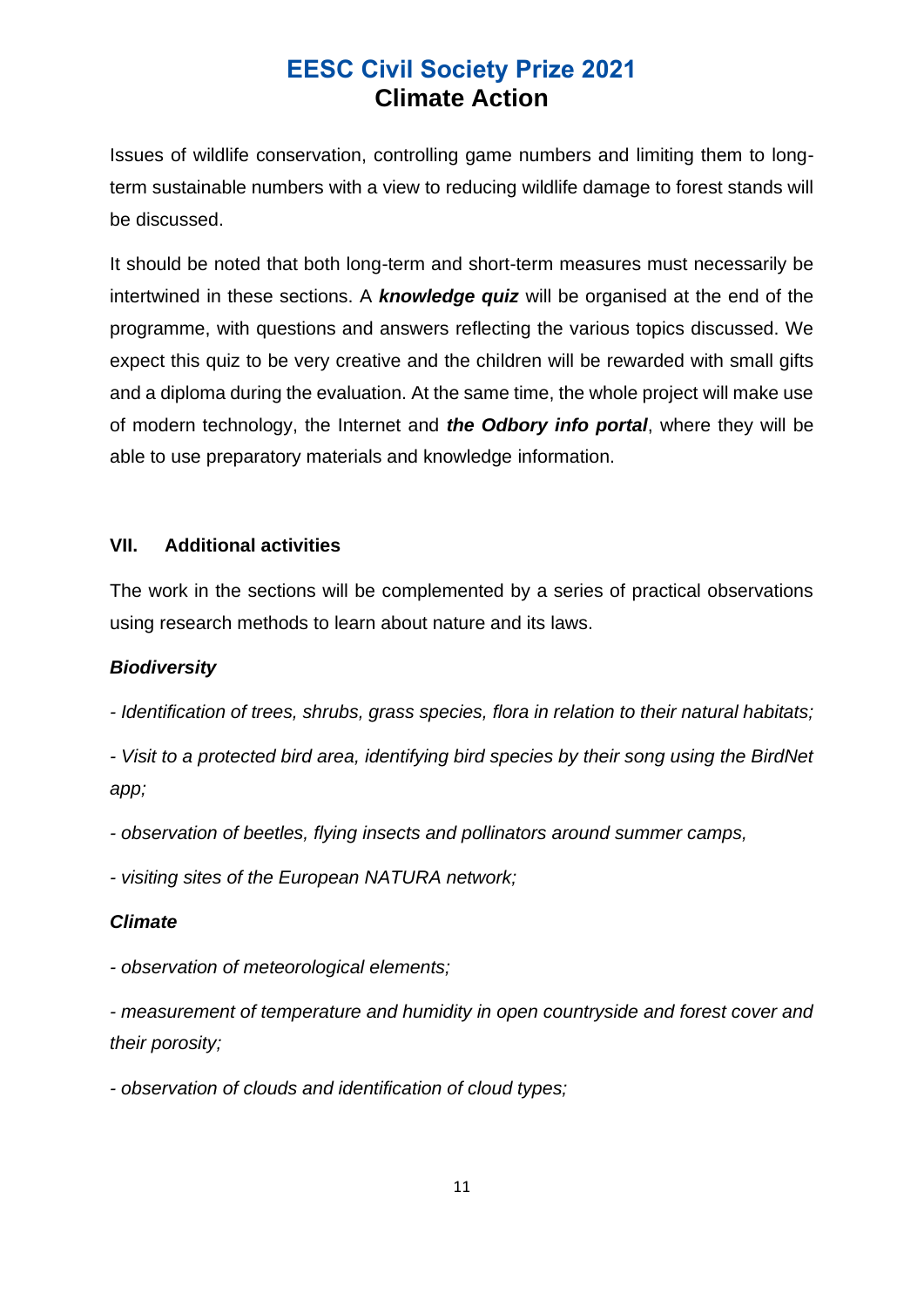## *Agriculture*

*- Visit to an organic farm with expert commentary.*

## *Water management*

*- Measuring the flow of a spring or small stream and evaluating the change in flow in relation to rainfall;*

*- Visit to a fish farm with expert commentary.*

## **VIII. Summary**

The project of the Agricultural Forum Foundation *"Let's stop climate change with green holidays"* aims to strengthen the motivation of children and young people to change their lifestyle towards eco-friendly behaviour and to look for practical ecological approaches in their immediate environment.

The aim of the project is to familiarise children - participants of the summer holiday camps - with the basic features of the Green Deal for Europe, the Paris Agreement on Climate Change and the UN Sustainable Development Goals.

The motto of the project, aimed at children and school children during the summer holidays, will be the well-known slogan *"think globally, act locally",* which the participants of the children's holiday camps will get to know in a practical way during the camp activities.

The project involves *3 500 children* from partner organisations in summer holiday camps. The children will learn and deepen their knowledge about nature conservation, climate and the environment by actively participating in discussions in 5 sections (climate, water management, agriculture and forestry, waste management, biodiversity and wildlife conservation).

The project will not only run for the duration of the summer camps, but will continue using modern information technology on the Internet and the Odbory info portal, where they will be able to use preparatory materials and knowledge information.